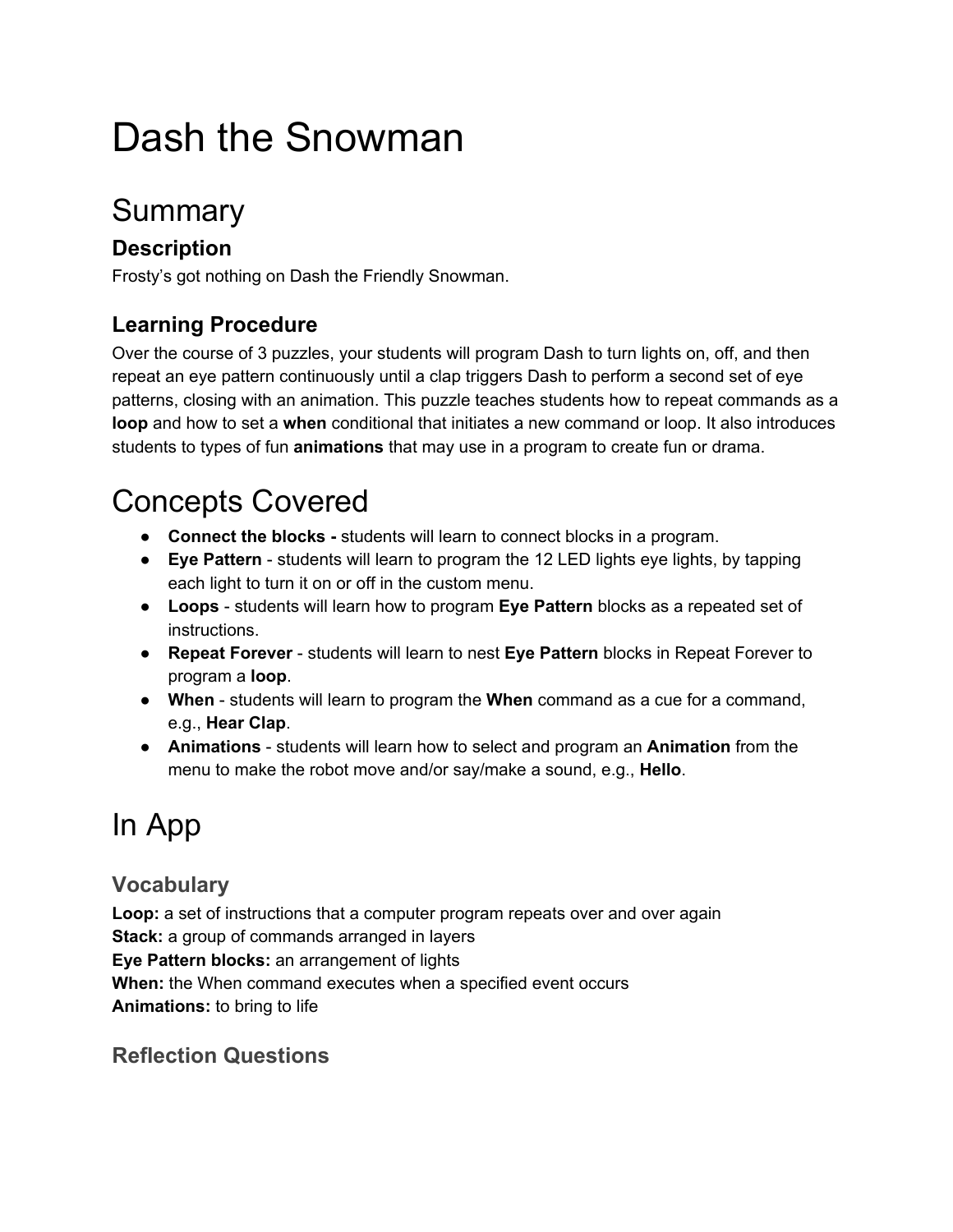- 1. How are **patterns** in math and **loops** in coding similar? Create a pattern with colors or shapes. Can you sketch it out as a program with loops?
- 2. Which **when** condition would be most helpful for Dash in a snowball fight? Explain. (Possible response: Obstacle in Front, Object Behind depending on which way snowballs are being thrown.)
- 3. Explain the difference between the **When/Start** command and the green **When/Hear Clap** command.
- 4. For 5th Grade: How are the movements in juggling like a loop? Watch these two videos. What set of movements repeat with 3 balls? 4 balls? <https://www.youtube.com/watch?v=hZMR2h93X0k> https://www.youtube.com/watch?v=DXKbeBd\_k4U
- 5. If you could program your life, what series of actions do you enjoy so much that you'd like to **loop** them to **Repeat Forever**? What might be the consequences? What chore could be made easier with a loop? Explain.

## Activity Extensions

#### **1. The UnFriendly Snowman**

Challenge students to program *Dash the Unfriendly Snowman*. Instruct students to use the **When** command, so that Dash come to life when someone comes too close, picks Dash up or speaks. What would an unfriendly snowman say? Ask students to program different sounds or actions that Dash can do from the **Animation** bank. Grades 1 and 2: Categorize the commands in the Animation bank under the headings: "Friendly" and "Unfriendly Snowman." Grades 3, 4 and 5: Write a poem about your unfriendly snowman. Include figurative language to describe how your snowman looks and behaves. Examples: simile, metaphor, alliteration and personification. Standards: CCSS.ELA-LITERACY.L.1.5.A; [CCSS.ELALITERACY.L.2.3](http://www.corestandards.org/ELA-Literacy/L/2/3/); [CCSS.ELALITERACY.L.4.5](http://www.corestandards.org/ELA-Literacy/L/4/5/); [CCSS.ELALITERACY.L.5.5](http://www.corestandards.org/ELA-Literacy/L/5/5/); CCSS.ELA-LITERACY.L.3.5;

#### 2. **The Human Loop (Generating Patterns)**

Have students create their own loopy program to act out physically. Students may use claps, stomps, head nods, or any other body movement as physical commands in this human loop. Begin with one command as a loop repeated a specific number of times. Have the next student repeat this same loop and add on his or her own loop command x number of times. Each student must repeat all of the prior loops, and then add on his or her own loop. A student is out when he or she cannot repeat the entire "loopy" program from the beginning. Grades 3-5: Apply a rule that must be followed. Example: All loops must be divisible by 3. Standards: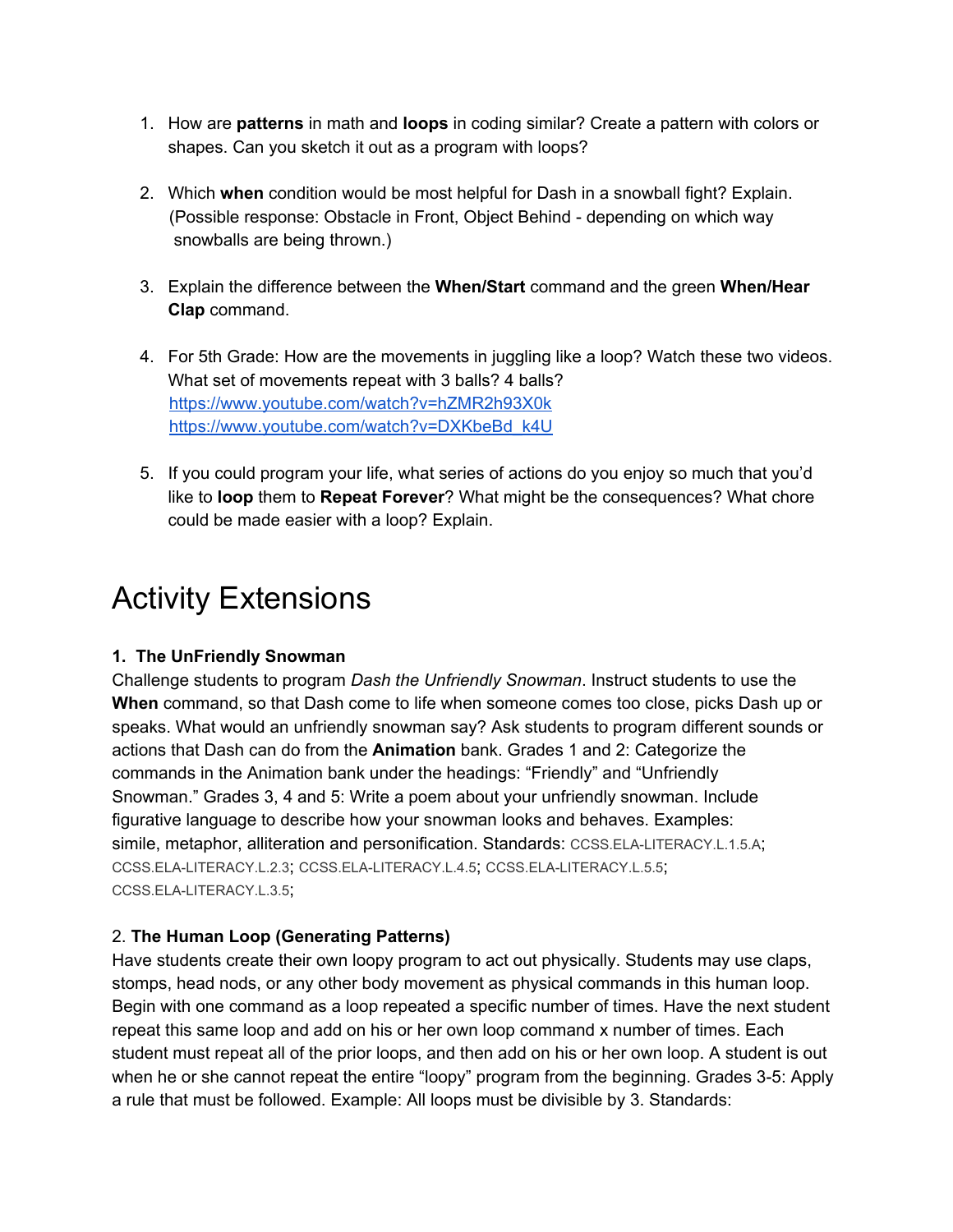[CCSS.MATH.CONTENT.1.OA.C.5](http://www.corestandards.org/Math/Content/1/OA/C/5/); [CCSS.MATH.CONTENT.2.OA.C.3](http://www.corestandards.org/Math/Content/2/OA/C/3/); [CCSS.MATH.CONTENT.3.OA.D.9](http://www.corestandards.org/Math/Content/3/OA/D/9/); [CCSS.MATH.CONTENT.4.OA.C.5](http://www.corestandards.org/Math/Content/4/OA/C/5/); [CCSS.MATH.CONTENT.5.OA.B.3](http://www.corestandards.org/Math/Content/5/OA/B/3/)

#### **3. Nature's Loops**

Explain to students that nature's cycles are like loops. The repetition of day and night could be expressed as a **Repeat Forever loop**. What are the seasons that loop each year and in what order? Do they **Repeat Foreve**r? Ask students to research a natural cycle and write a brief narrative explaining it. Illustrate it as a program, sketching this natural cycle with colorful markers. Remind students to include the **Repeat Forever** command. \*Examples of other cycles: nitrogen, rock, carbon. Grades 1 and 2 may prefer learning about human cycles, e.g., sleep and breathing. Grades 4 and 5 may research the effects and implications of a natural cycle that's been disturbed, e.g., climate change. Standards: [CCSS.ELALITERACY.W.1.7](http://www.corestandards.org/ELA-Literacy/W/5/7/); [CCSS.ELALITERACY.W.2.7](http://www.corestandards.org/ELA-Literacy/W/5/7/)[;](http://www.corestandards.org/ELA-Literacy/W/5/7/) [CCSS.ELALITERACY.W.3.7](http://www.corestandards.org/ELA-Literacy/W/5/7/); [CCSS.ELALITERACY.W.4.7](http://www.corestandards.org/ELA-Literacy/W/5/7/); CCSS.ELA-LITERACY.W.5.7; K-LS1-1; 1-ESS1-2 \**See Grade K, 1, 4, 5 NGSS Standards below that relate to patterns found in nature.*

#### **4. Treasure Hunt (Sequencing Skills)**

Have students hide a treasure for their friend(s) to discover. Hide it someplace nearby and then draw a map to find it. However, the map should be formatted as a program that includes loops. For example, "Walk 4 steps," could be written as repeating loop, e.g., "Walk 1 step, 60 cm. 4 times." Include turns, angles, and different ways to move forward or backward including hops, skips and jumps. If students have carefully programmed their treasure map, their friends should have no trouble finding it! Standards:

CCSS.ELA-LITERACY.W.1.3;

[CCSS.ELALITERACY.W.2.3](http://www.corestandards.org/ELA-Literacy/W/2/3/); [CCSS.ELALITERACY.W.3.3](http://www.corestandards.org/ELA-Literacy/W/3/3/); [CCSS.ELALITERACY.W.4.3.C](http://www.corestandards.org/ELA-Literacy/W/4/3/c/); [CCSS.ELALITERACY.W.5.3.C](http://www.corestandards.org/ELA-Literacy/W/5/3/c/)

## Educational Standards

### **CC Mathematical Practices:**

1, 2, 4, 5, 6, 7, 8

#### **CC Language Arts Standards:**

*As noted in the section for Activity Extension[s](http://www.corestandards.org/ELA-Literacy/L/1/5/c/)*

#### **CSTA K12 Computer Science Standards**

- CT.L1:303. Understand how to arrange information into useful order
- CT.L1:6-01. Understand and use the basic steps in algorithmic problem-solving.
- CT.L1:6-02. Develop a simple understanding of an algorithm
- CPP.L1.3-04. Construct a set of statements to be acted out to accomplish a simple task.
- CPP.L1:6-05. Construct a program as a set of step-by-step instructions to be acted out.
- CT.L203. Define an algorithm as a sequence of instructions that can be processed by a computer.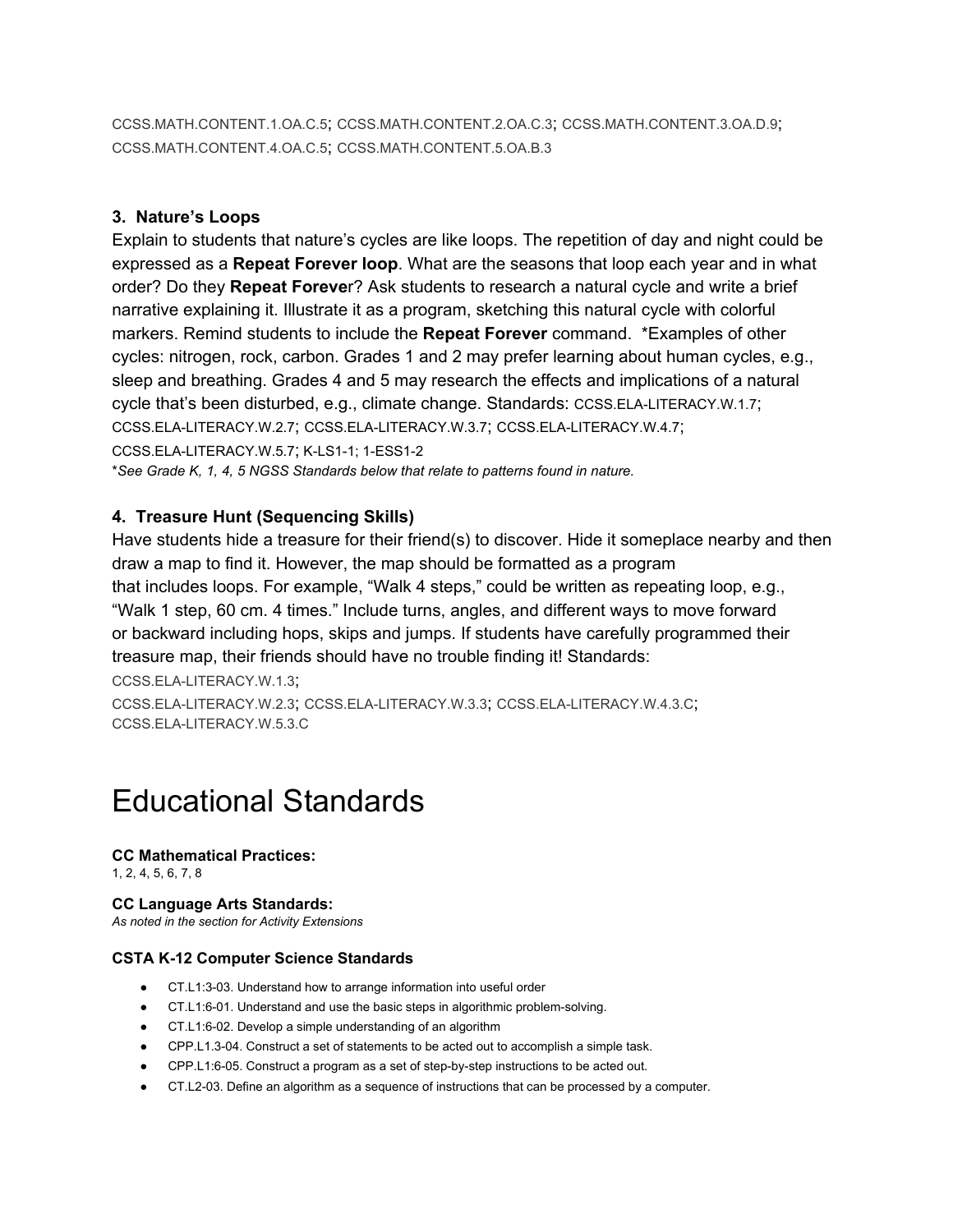● CT.L206. Describe and analyze a sequence of instructions being followed.

#### **NGSS Science and Engineering Practices**

- [K2ETS11 Ask questions,](http://www.nextgenscience.org/pe/k-2-ets1-1-engineering-design) make observations, and gather information about a situation people want to change to define a simple problem that can be solved through the development of a new or improved object or tool.
- K-2-PS3-2 Use tools and materials provided to design and build a device that solves a specific problem or a solution to a specific problem.

#### **\*Relating to Activity Extension: Nature's Loops Grades K, 1, 3, 4, & 5**

- KLS11 Use observations to describe **patterns** of what plants and animals (including humans) need to survive \*See
- KLS11 From Molecules to Organisms: Structures and Processes Use observations to describe **patterns** of what plants and animals (including humans) need to survive.
- KESS21 Earth's Systems Use and share observations of local weather conditions to describe **patterns** over time.
- 1ESS11 Earth's Place in the Universe Use observations of the sun, moon, and stars to describe **patterns** that can be predicted.
- 3-PS2-2 Motion and Stability: Forces and Interactions Make observations and/or measurements of an object's motion to provide evidence that a **pattern** can be used to predict future motion.
- 4-PS4-1 Waves and Their Applications in Technologies for Information Transfer Develop a model of waves to describe **patterns** in terms of amplitude and wavelength and that waves can cause objects to move.
- 4-PS4-3 Waves and Their Applications in Technologies for Information Transfer Generate and compare multiple solutions that use **patterns** to transfer information.\*
- 4ESS11 Earth's Place in the Universe Identify evidence from **patterns** in rock formations and fossils in rock layers to support an explanation for changes in a landscape over time.
- 4ESS22 Earth's Systems Analyze and interpret data from maps to describe **patterns** of Earth's features.
- 5ESS12 Earth's Place in the Universe Represent data in graphical displays to reveal **patterns** of daily changes in length and direction of shadows, day and night, and the seasonal appearance of some stars in the night sky.

#### **Solutions**

#### **Challenge 1**

Connect the blocks so that the **Eye Pattern** repeats forever in a loop. You **don't** need to change the eye patterns.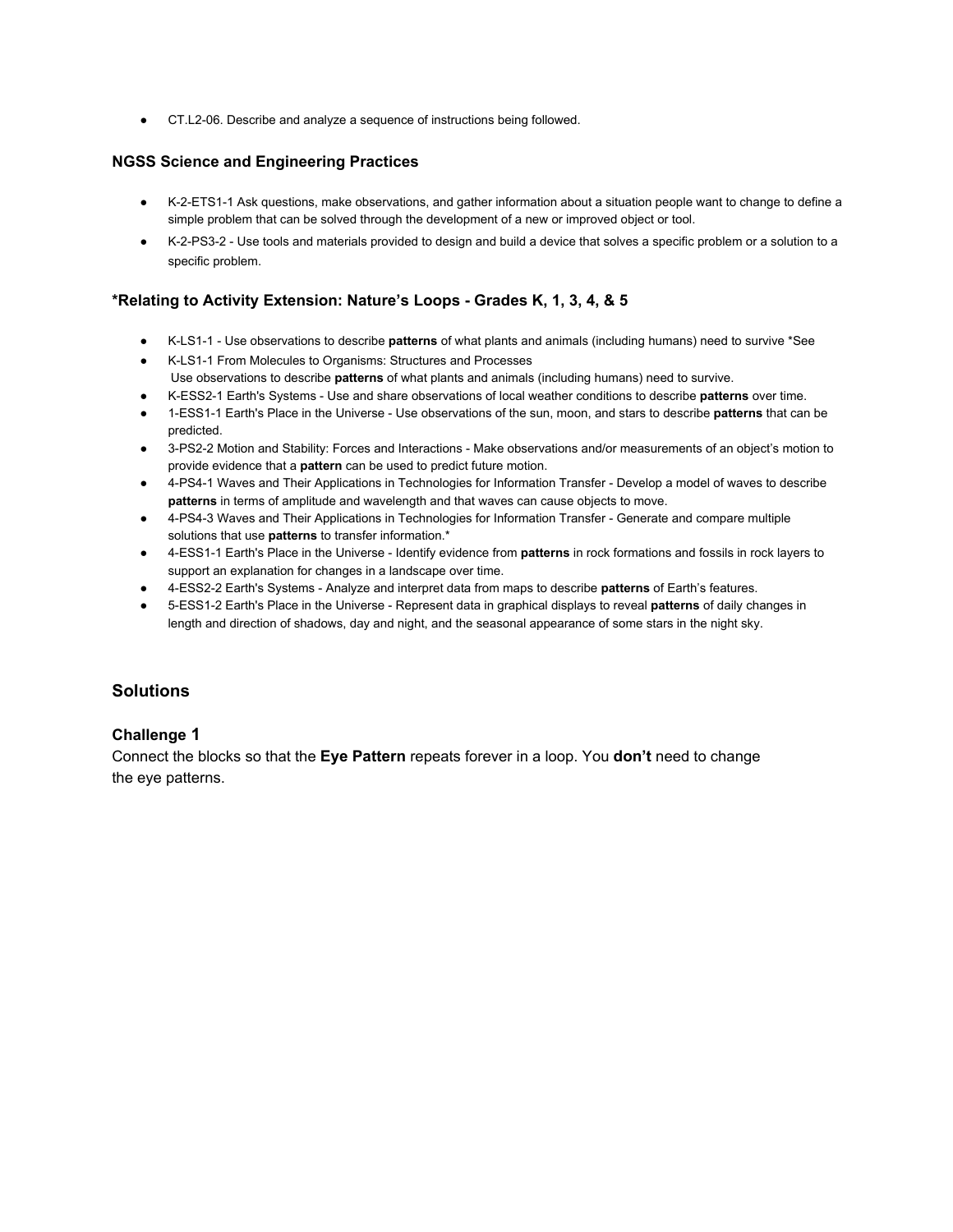

#### **Challenge 2**

Add the stack of **Eye Pattern** blocks to the green **When** block. You **don't** need to change eye patterns. Edit the green **When** block so that Dash will do the eye patterns **when someone claps.**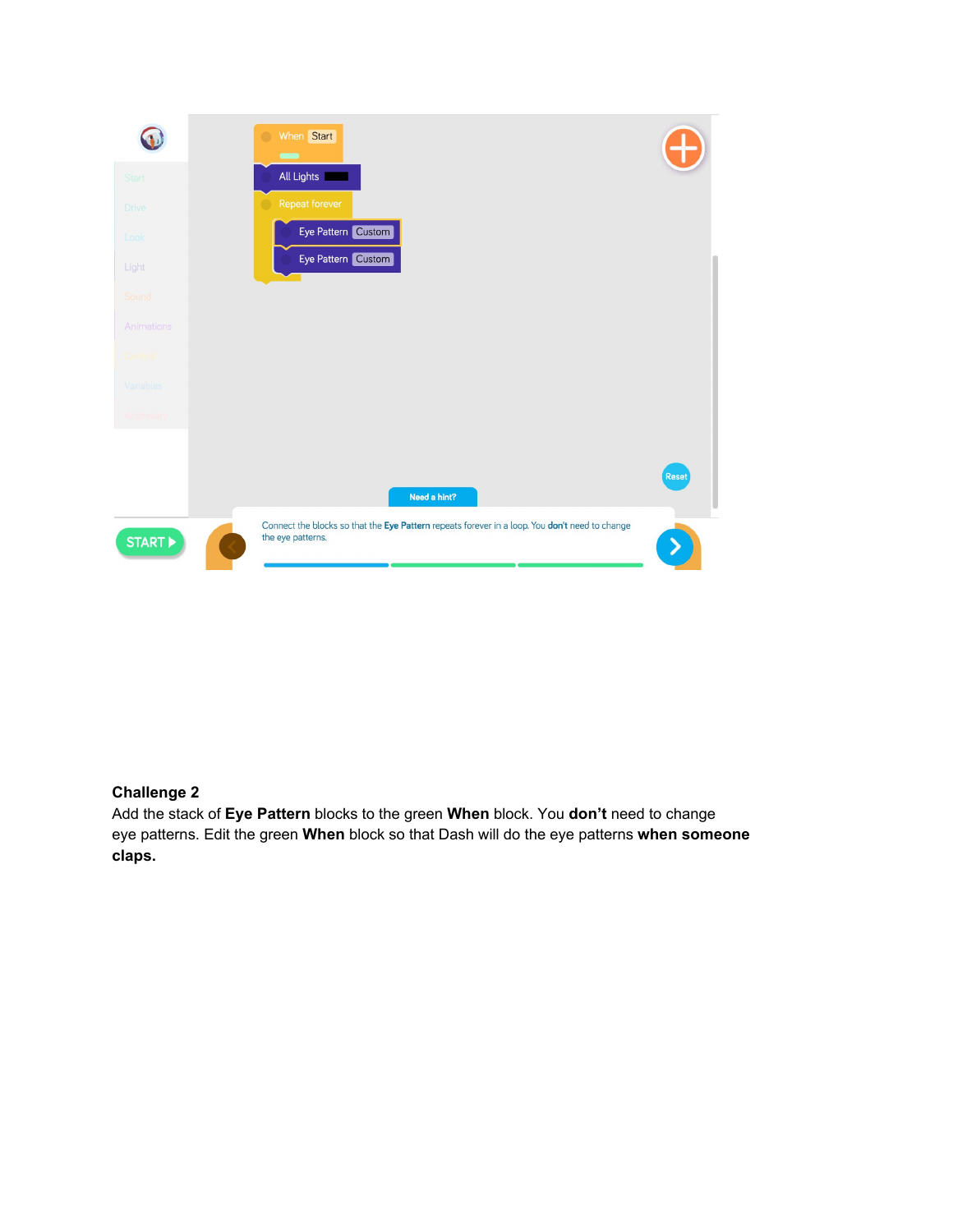

#### **Challenge 3**

Stack a new block under the Eye Pattern blocks at the end of the **When Dash Hear Clap** stack. The new block should be **Greet Dash Hello**, which is in the **Animation** section of the menu.